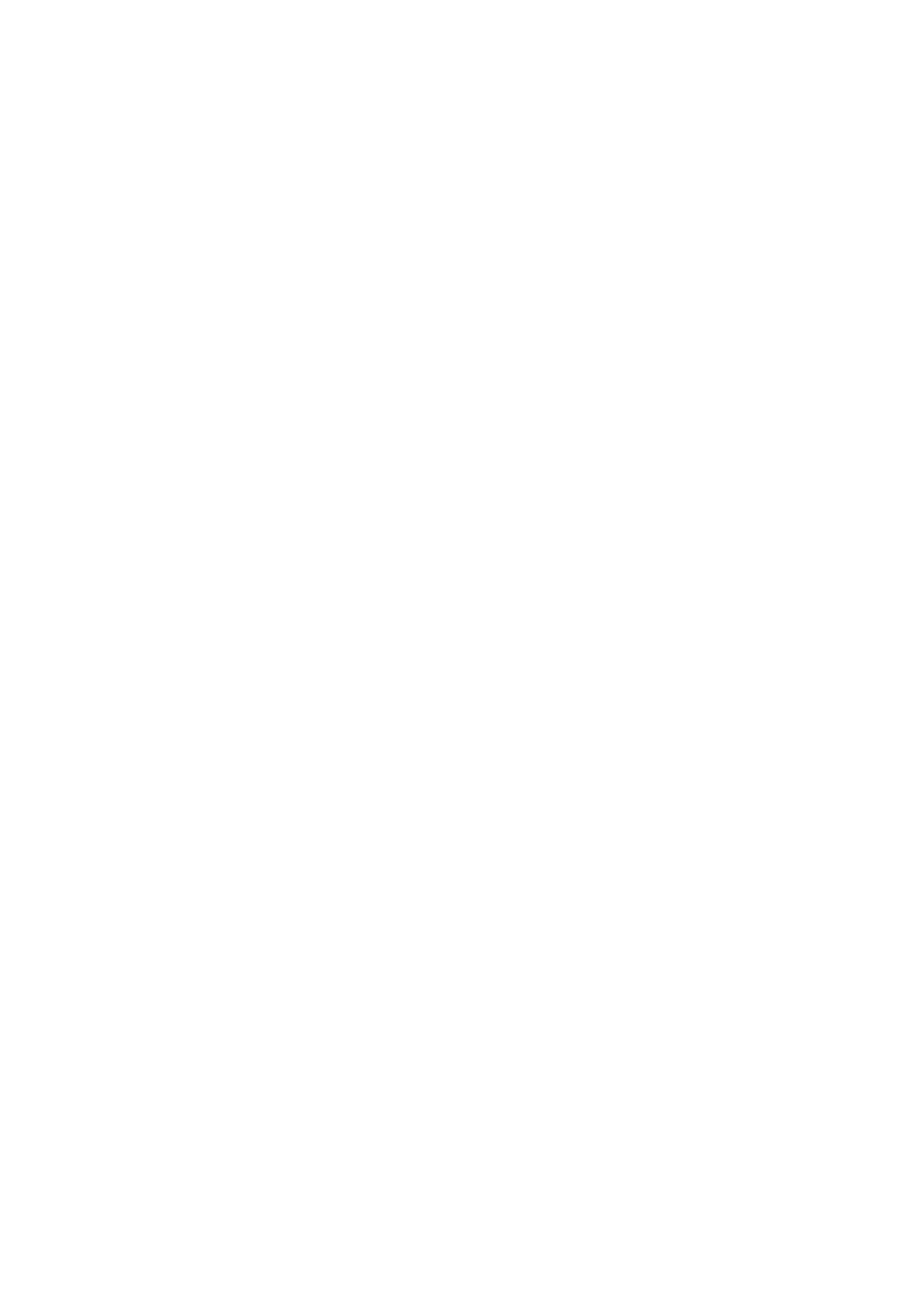## BRECKLAND COUNCIL

#### At a Meeting of the

### HOUSING TASK & FINISH GROUP

#### Held on Wednesday, 21 December 2011 at 10.00 am in Anglia Room, The Committee Suite, Elizabeth House, Walpole Loke, Dereham, NR19 1EE

#### PRESENT

Mr B J English Mrs D.K.R. Irving Mr T. J. Jermy Mr A.P. Joel

Mr R. R. Richmond Mr F.J. Sharpe Mrs S.M. Matthews

# **Also Present**<br>Mr P Claussen

#### In Attendance

- Executive Member for Planning & Environmental Services
- Darryl Smith **Darryl Smith** Principal Housing Officer (Strategy and Enabling)
- Antony James-Orekogbe Principal Officer Housing Options
- Teresa Smith **Teresa Smith** Committee Officer (Scrutiny & Projects)

#### Action By

## 1/11 TO APPOINT A CHAIRMAN OF THE TASK & FINISH GROUP

 RESOLVED that Cllr Shirley Matthews be elected as Chairman of the Housing Task and Finish Group.

#### 2/11 APOLOGIES

No apologies had been received.

#### 3/11 URGENT BUSINESS

There was none.

#### 4/11 DECLARATION OF INTEREST

 Cllr D Irving declared an interest as an Executive Support Member for Housing.

#### 5/11 TERMS OF REFERENCE

 The Principal Housing Officer (Strategy and Enabling) explained that the Terms of Reference had been written to outline the scope of the Task and Finish Group.

It was suggested that key partners and agencies were invited to the Task and Finish Group meetings as appropriate, to assist with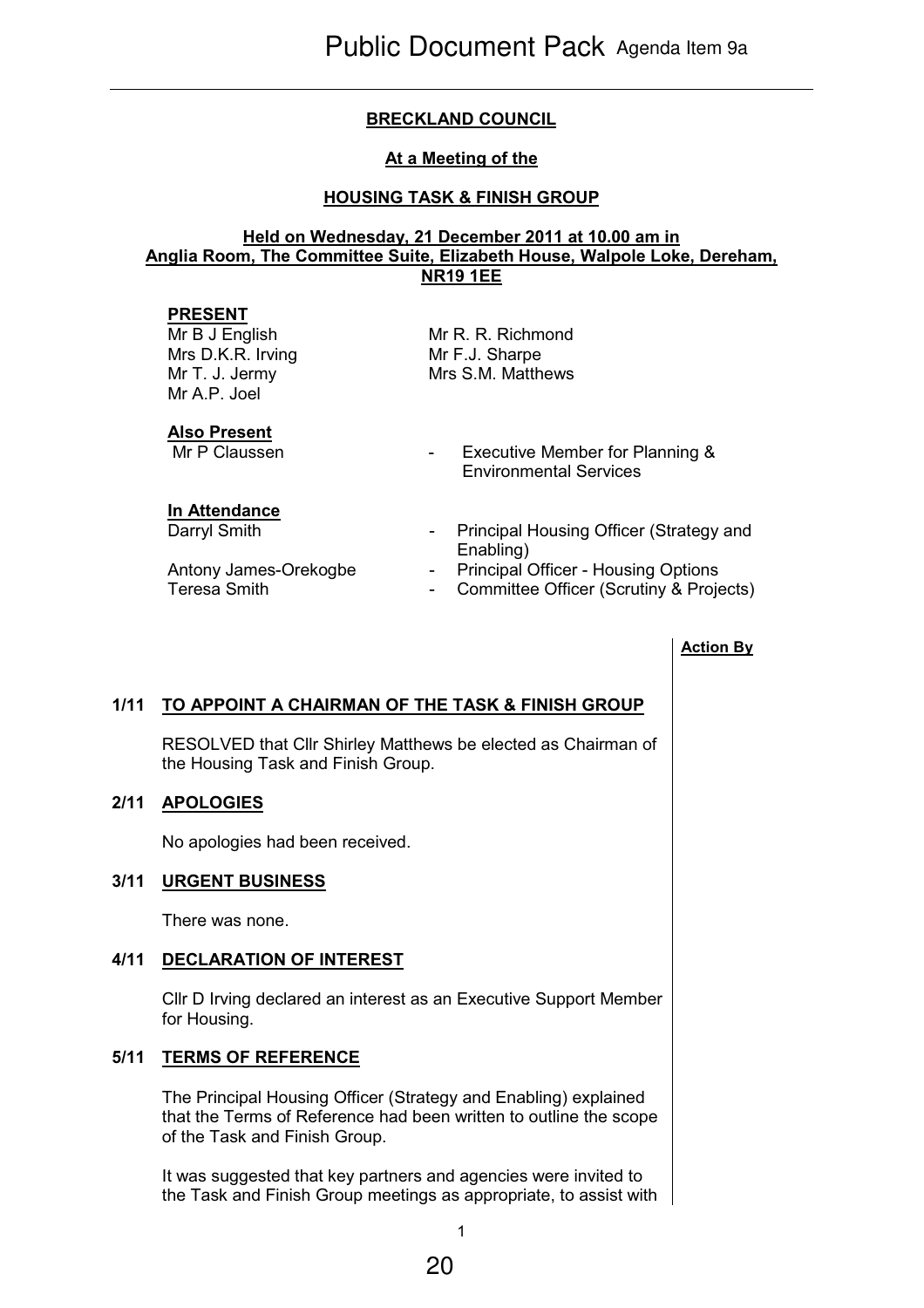#### Action By

shaping the policies.

A member asked if Empty Homes were being considered and it was clarified that this would be added as a bullet point to the Terms of Reference.

Cllr Paul Claussen asked if the Panel could have an understanding of the use of Key Select.

The Principal Housing Officer (Strategy and Enabling) explained that Breckland Key Select was an IT platform for allocations of housing, and would also inform the Panels discussion.

It was suggested that the Task and Finish Group received a training session on the elements of Housing. This would provide the group with valuable information to enable Members to make informed recommendations to Overview and Scrutiny.

RESOLVED that the Terms of Reference be agreed, with the exception of adding two bullet points; Empty Homes and to include external agencies.

#### 6/11 REVIEW OF THE TENANCY STRATEGY; ALLOCATION POLICY; HOMELESSNESS STRATEGY

 The Principal Housing Officer (Strategy and Enabling) asked the Group how they wanted the Panel to run. The documents provided with the Agenda gave background information to the areas that needed to be developed.

It was agreed that the Group would like training on the services housing provide to give greater knowledge and understanding of the subject.

A Member suggested that he wanted to understand the demand on housing, the circumstances and demographics on what housing dealt with.

This would be covered in the presentations by the Housing Team.

It was stressed by the Executive Member that this was a very important subject, and it needed to be right. The timescale was between  $3 - 6$  months.

A Member asked if shared ownership was an option. It was explained that forms of home ownership was an option. An example of Shared Equity had been very successful recently. Seven units had been purchased on a shared equity basis in Attleborough on a 75/25% basis. 25% of which had been given to the Council. Whilst it was not physical money, it was a paper asset to the Council. Therefore the options around forms of home ownership were improving.

Under-occupation was an issue for the district. Current secure